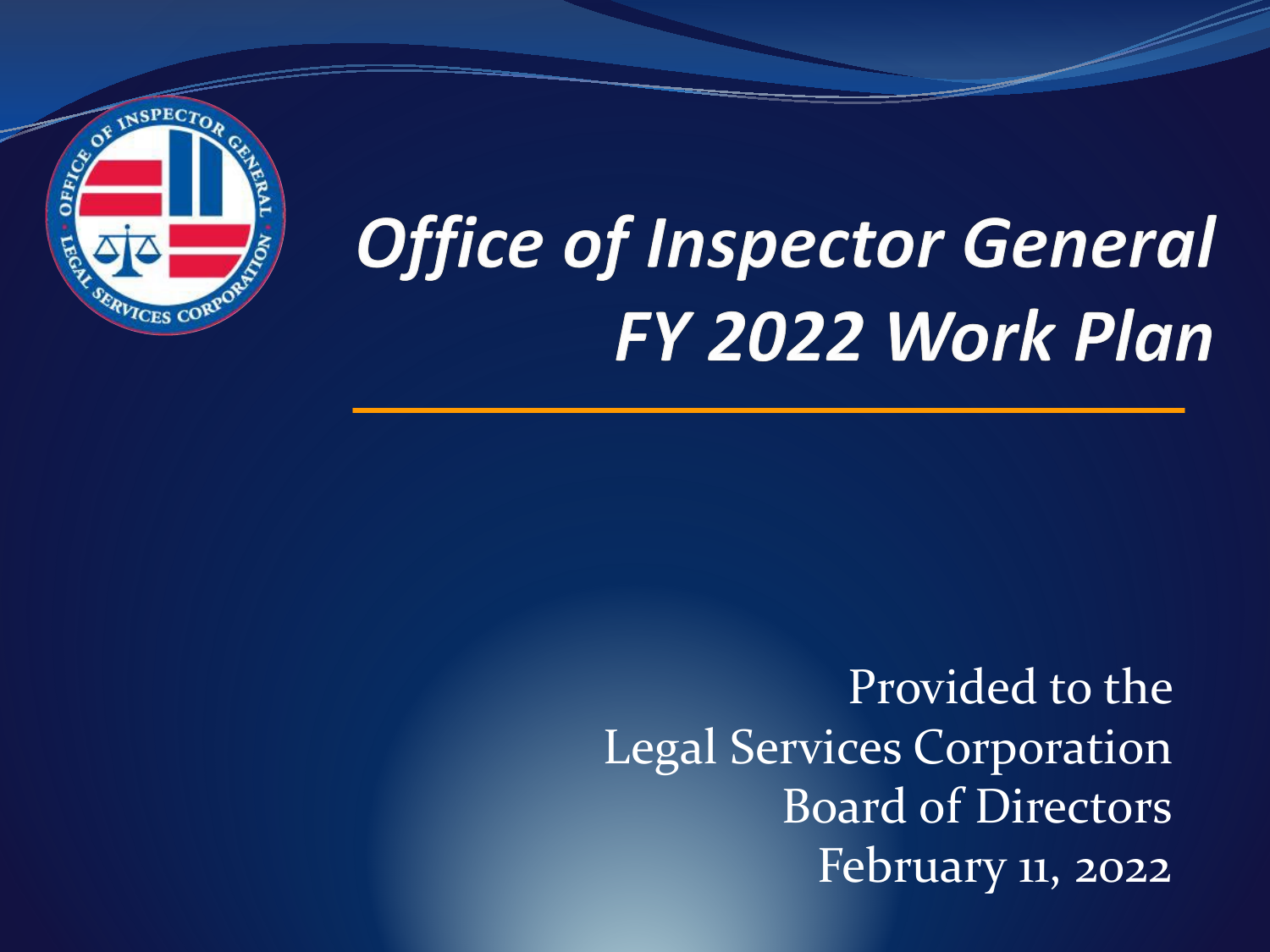

### *Mission*

- The OIG serves as an independent resource to prevent and detect fraud, waste, and abuse and improve the economy and efficiency of LSC's and its grant recipients' programs and operations *Established under: Inspector General Act of 1978, as amended, 5 U.S.C. app. 3.*
- We adhere to the standards of the Council of the Inspectors General on Integrity and Efficiency (CIGIE), Government Accountability Office (GAO), and professional organizations
- OIG work increases Congressional and public confidence in the proper expenditure of scarce LSC funds.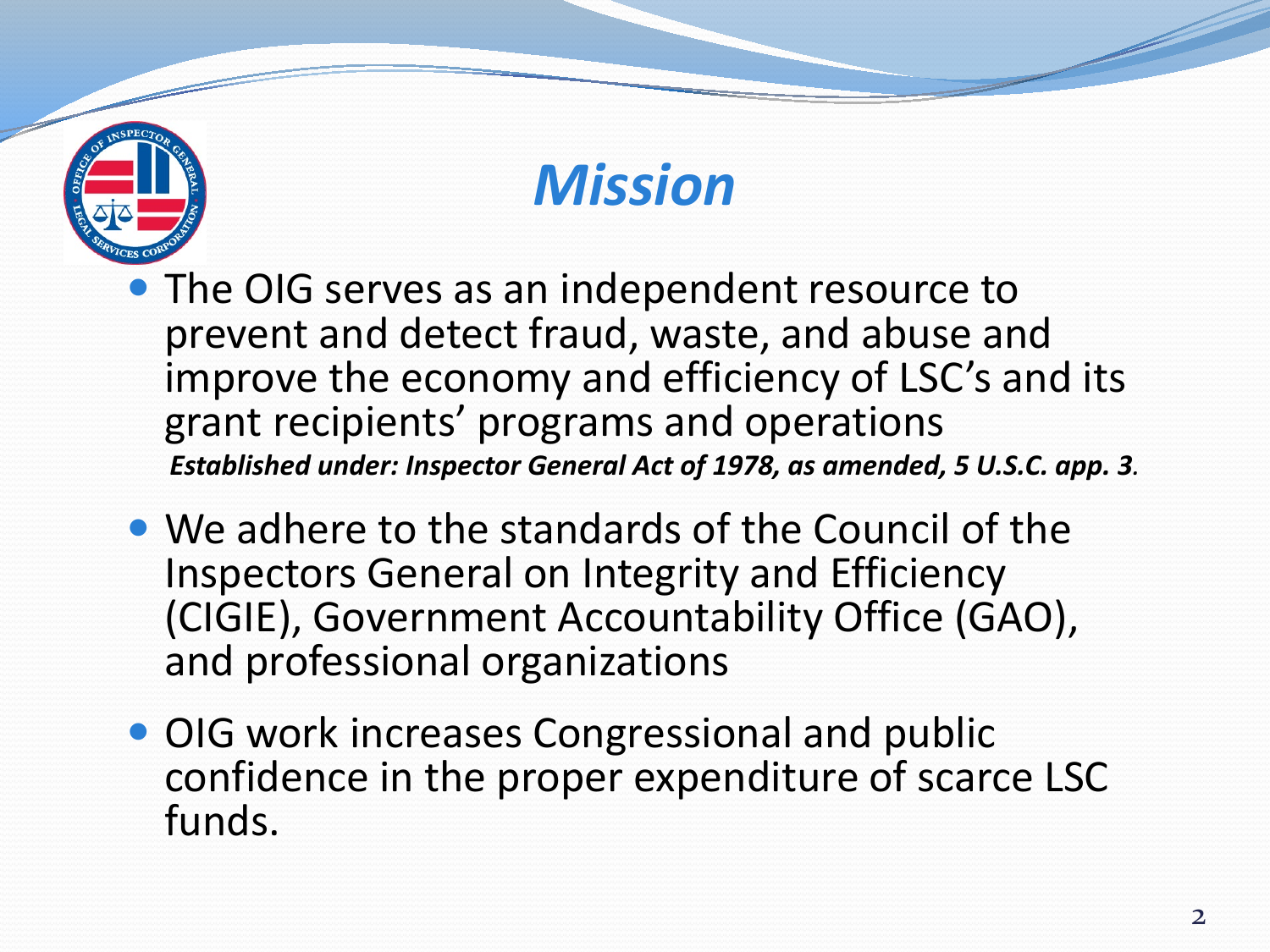



By statute the OIG has special reporting relationships to the Board and Congress:

- Direct reporting
- Keeps the Board and Congress fully and currently informed about problems and deficiencies
- **Provides required Semiannual reports**
- When appropriate, reports on particularly serious or flagrant problems, abuses, deficiencies (7-Day letters)
- Reports on recommendations for corrective action made to LSC.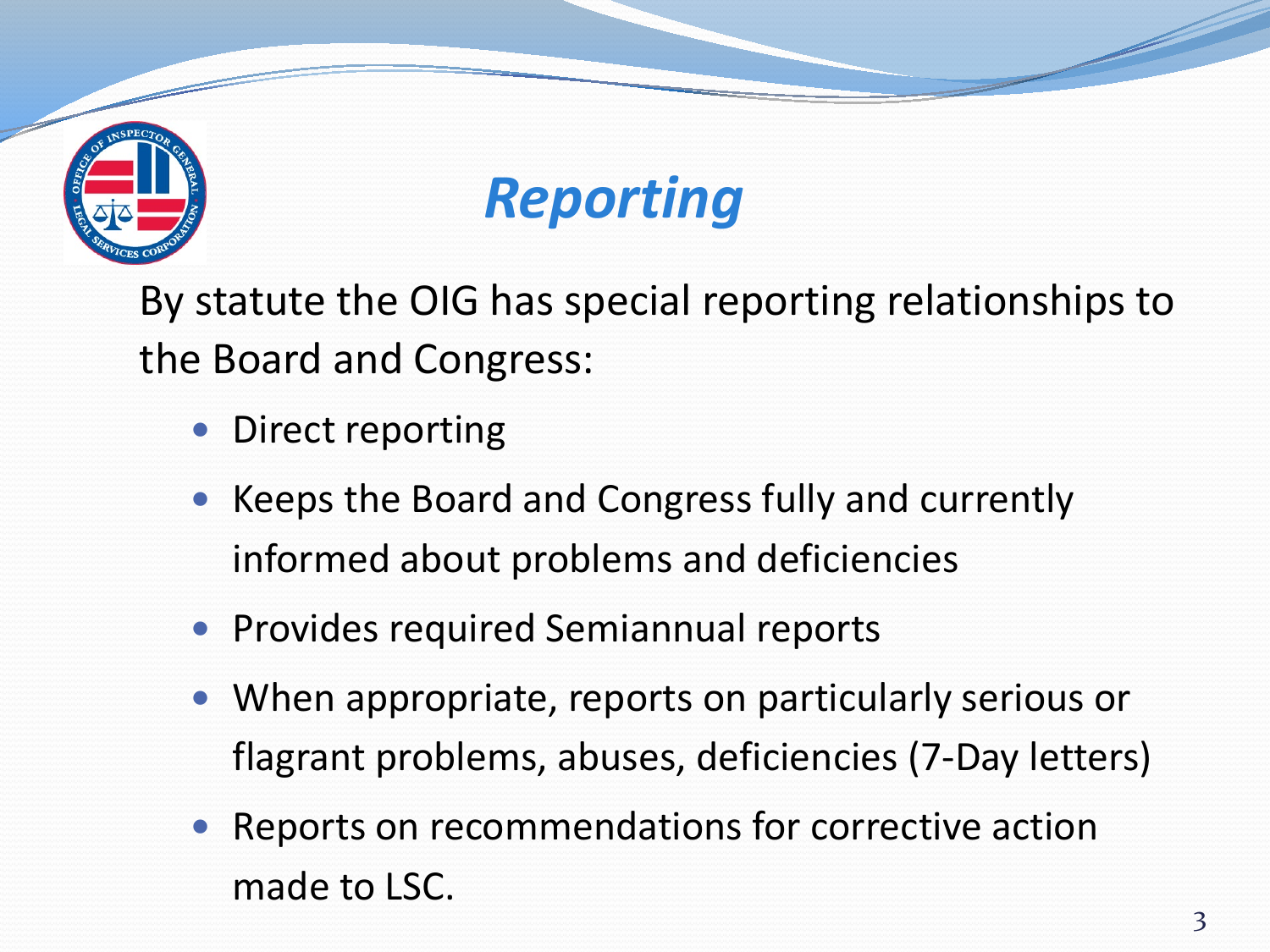

*Planning Basis*

- Guided by IG Act
- Plan by Goals & Objectives
- Annual Work Plan sets out specific activities
	- Built on unit plans and priorities
- Set work priorities based on:
	- Ongoing work
	- High risk areas
	- Available resources.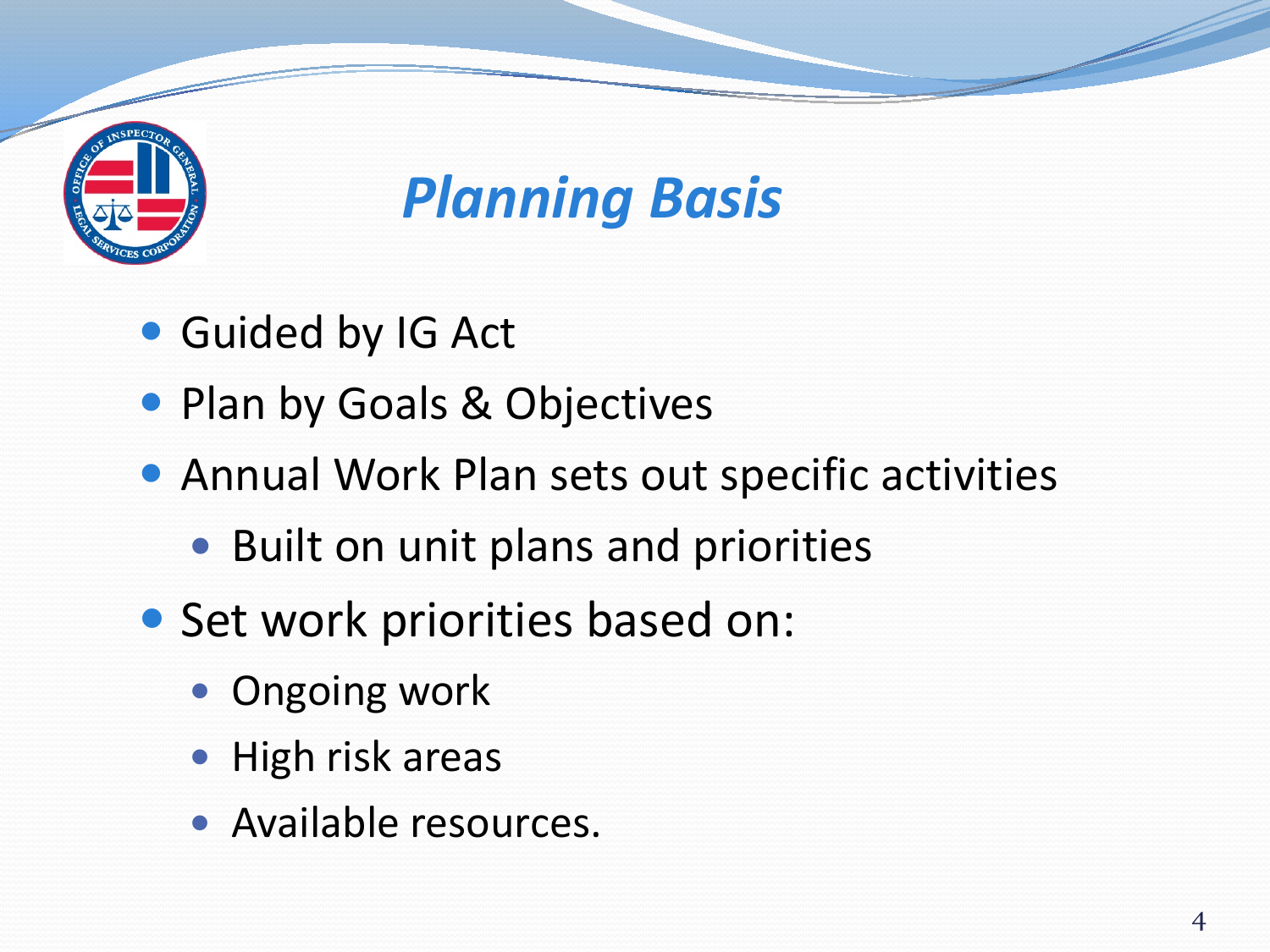

# *Planning Considerations*

- Ensure flexible and dynamic operations:
	- To address current management issues and challenges, program initiatives, GAO reviews
	- Conduct assessments to identify current and emerging risks
	- Adjust oversight coverage to respond to increases in LSC funding and new initiatives - as more funds are at risk
	- Consider stakeholder requests for reviews (Congress, Board, Management, Grantees)
	- Receive and respond to hotline complaints
	- Pandemic impacts on LSC, OIG and grantees work.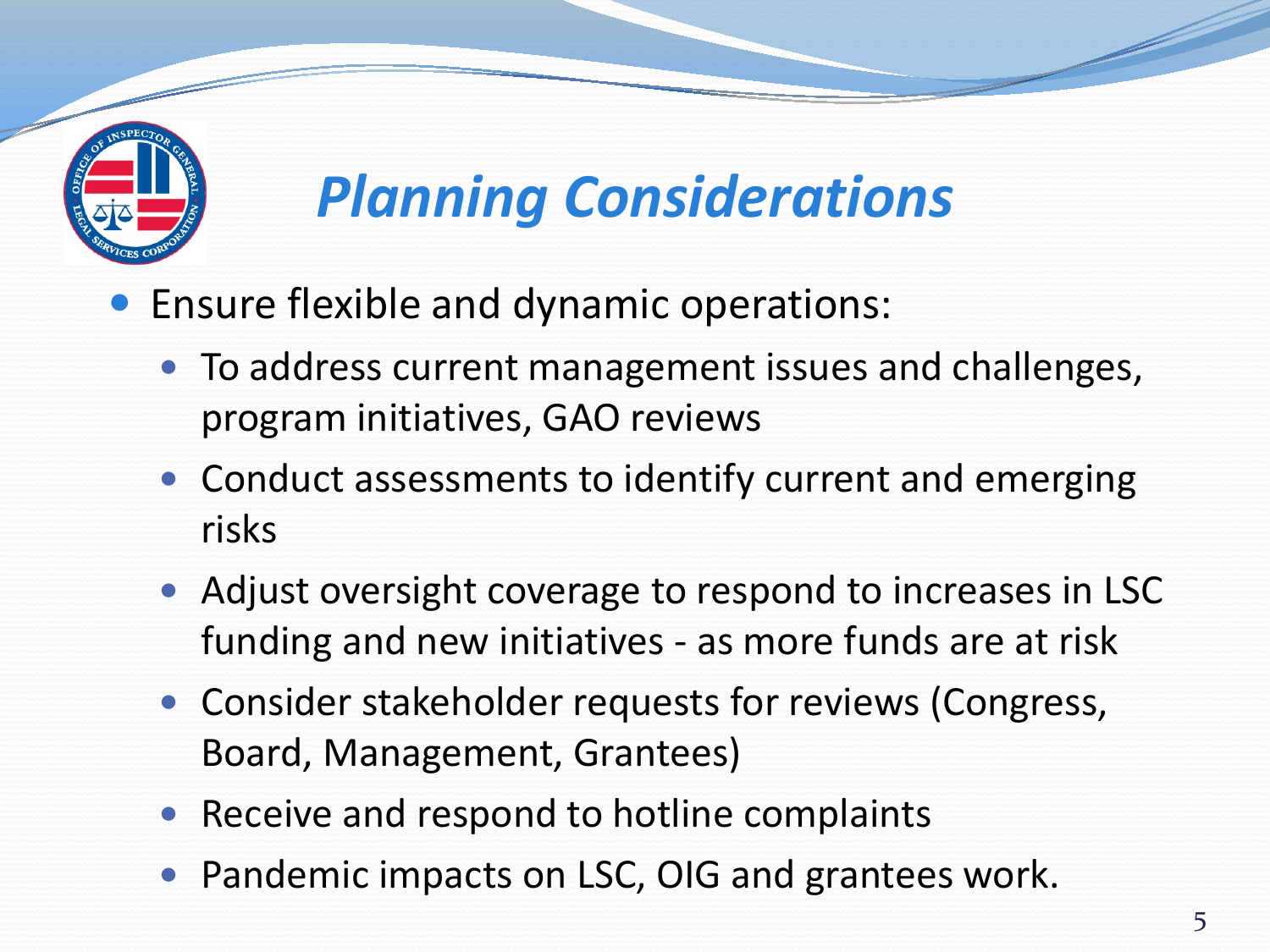

### *Goals & Objectives*

**Goal 1: Promote LSC effectiveness by delivering high value OIG products as a trusted advisor that identifies areas for improvement and communicates those to stakeholders.**

#### *Objectives:*

- 1.1 Prevent and minimize fraud, waste, and abuse throughout the federally funded civil legal aid program
- 1.2 Promote economy and efficiency within LSC and its grant recipients
- 1.3 Deliver credible, relevant, and high-quality products
- 1.4 Foster open and effective communication and working relations

#### **Goal 2: Advance excellence in OIG performance by effectively managing and leveraging our human resources and information systems.** *Objectives:*

- 2.1 Enhance OIG performance and management practices
- 2.2 Promote professionalism and talent
- 2.3 Strengthen information management and technology solutions.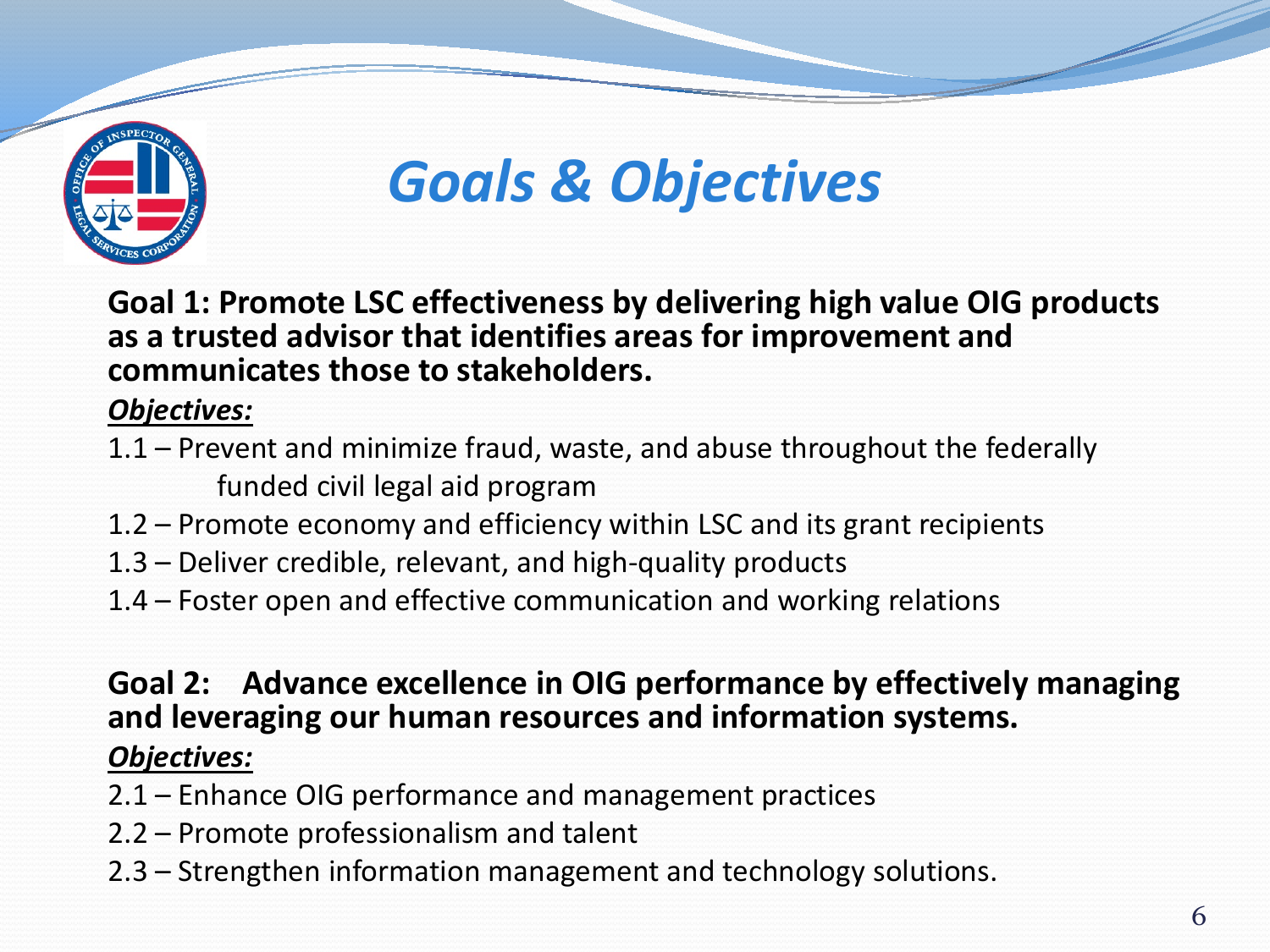

**Objective 1.1 – Prevent and minimize fraud, waste, and abuse throughout the federally funded civil legal aid program**

#### *Preventative Activities:*

Perform proactive outreach and education programs to promote fraud awareness and prevention measures on significant fiscal or operational issues

- As fraud trends develop issue fraud prevention reports, alerts, fraud corner and hotline advisories to LSC and grantees that provide significant information on: cyberthreats, fraud schemes, and ways to strengthen operations
- Provide 3 advisory/summary reports identifying and summarizing risks and prevention measures on topics such as: CARES Act, audit quality reviews, grantee IT network vulnerabilities
- Continue fraud awareness training for current and newly hired grantee and subgrantee officers and directors
- Develop new anti-fraud initiatives to expand preventive measures in the LSC grant community.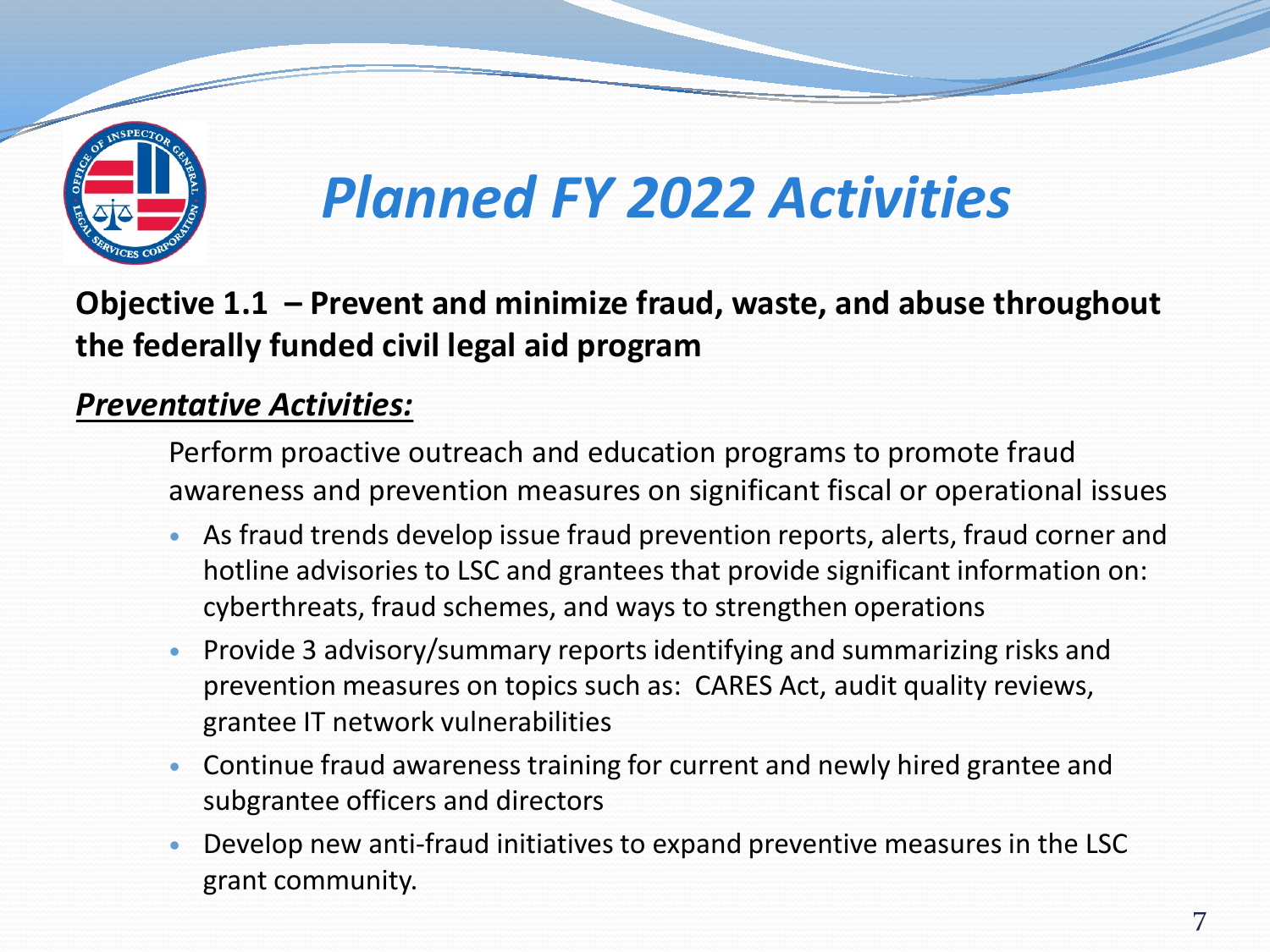

**Objective 1.1 – Prevent and minimize fraud, waste, and abuse throughout the federally funded civil legal aid program** 

#### *Preventative Activities: (continued)*

- Provide proactive guidance and vulnerability assessments to evaluate and enhance the integrity of operations and controls at LSC and its grantees
	- Stay abreast of LSC management's risk assessment and operational environment to identify and address emerging vulnerabilities and risks
	- Shift priorities as necessary to concentrate on high-risk areas
	- Produce 8 fraud/regulatory vulnerability assessments and proactive reviews of grantee and subgrantees via field or remote visits
	- Perform 4 grantee IT networks vulnerability assessments
	- Continue website updates on cybersecurity and pandemic scams and other financial issues.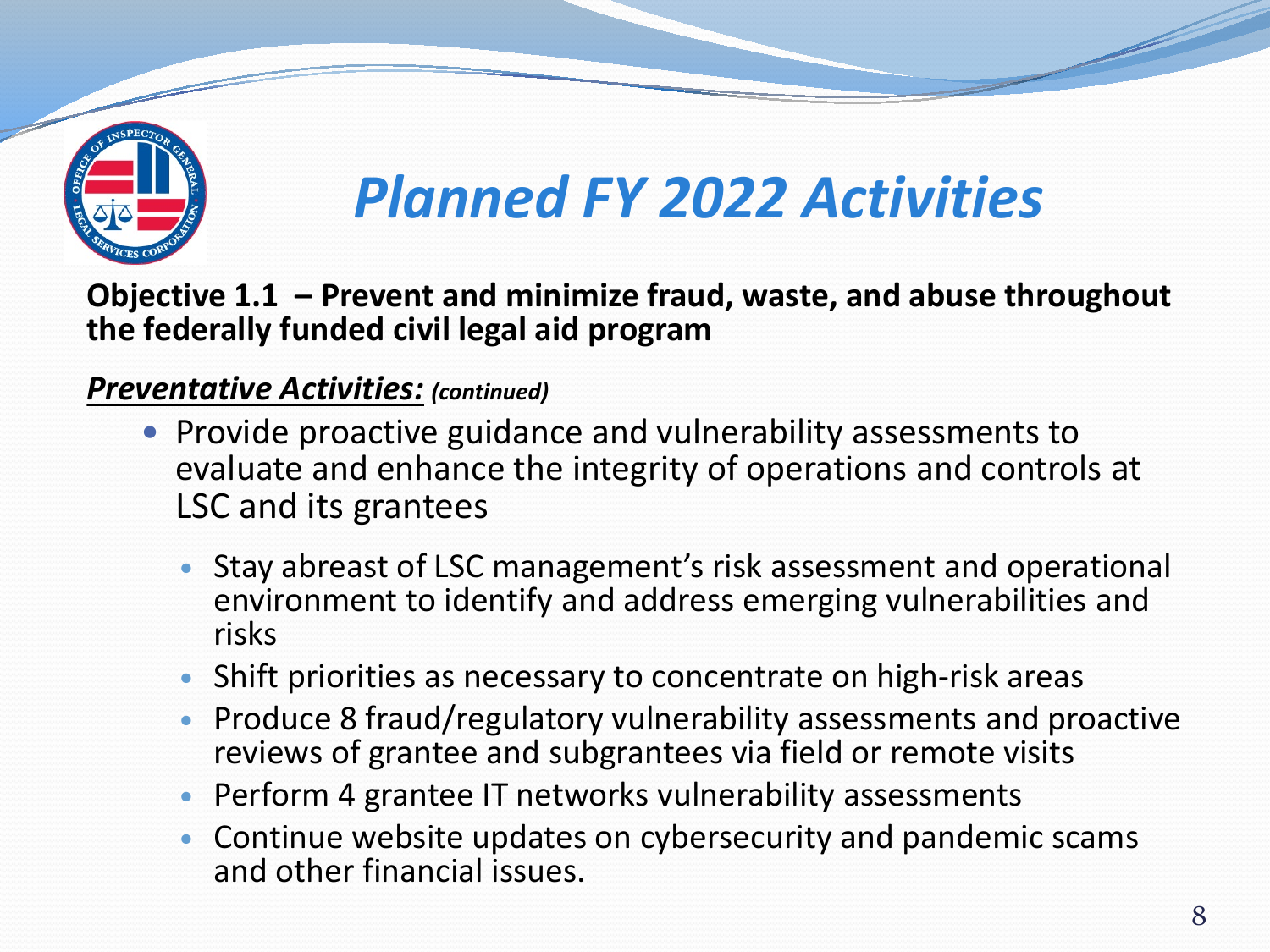

**Objective 1.1 – Prevent and minimize fraud, waste, and abuse throughout the federally funded civil legal aid program** 

### *Detection Activities:*

- Operate effective detection programs including investigations, annual audits, and national fraud hotline:
	- Conduct criminal, civil, and administrative investigations
	- Pursue criminal, civil, administrative, and professional disciplinary remedies
	- Continue investigative oversight outreach & restart field visits ASAP consistent with safety protocols
	- Operate national fraud, waste, and abuse hotline
		- Increase awareness of the hotline to improve quantity and quality of hotline complaints; release new hotline poster
- Ensure protections for whistleblowers.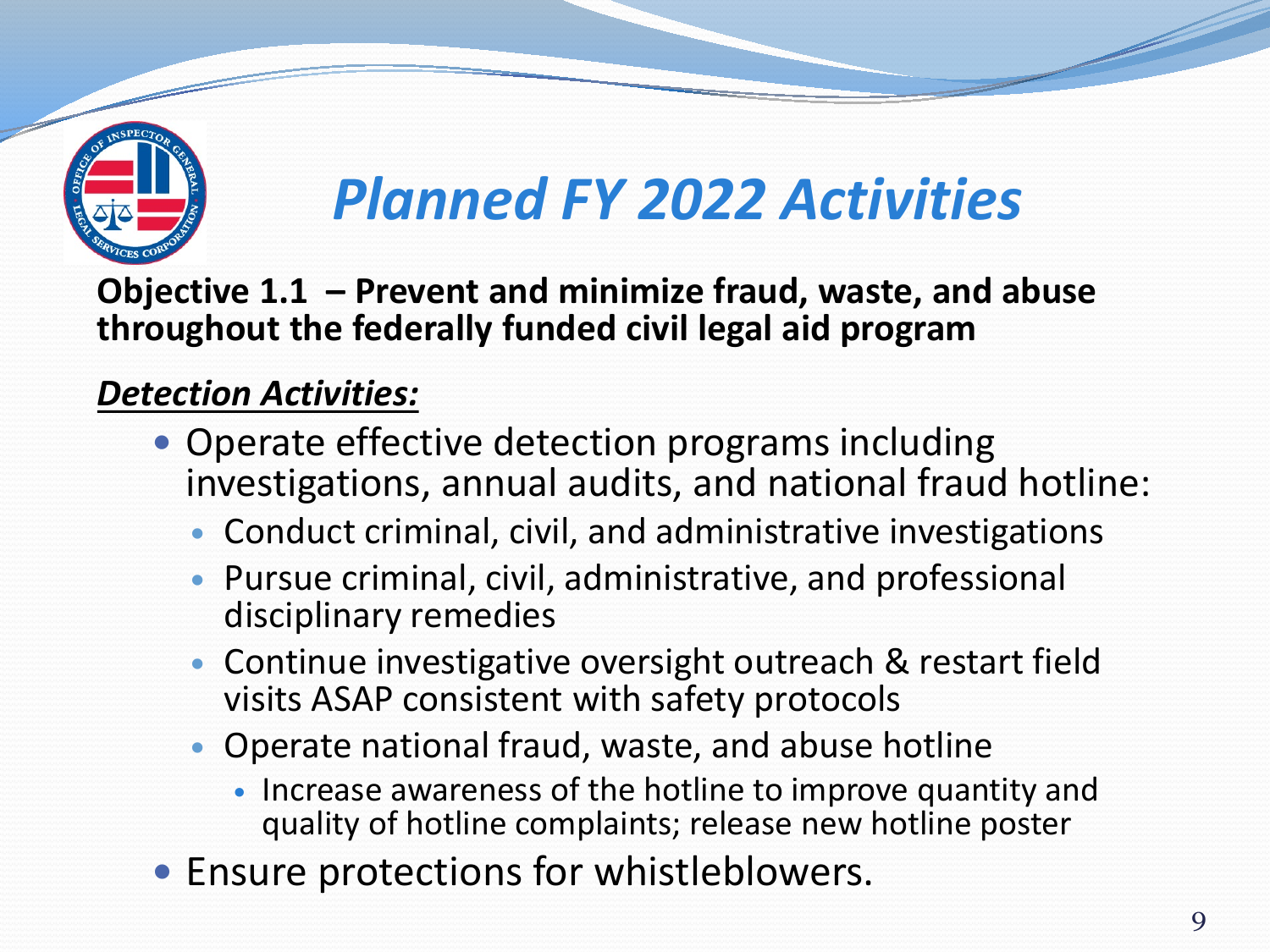

**Objective 1.2 – Promote economy and efficiency within LSC and its grant recipients**

- Review and comment on the effectiveness of LSC-related legislation and regulations
- Conduct audit, investigations, assessments & reviews of LSC's operations focusing on high-risk operations, programs, and events
- Issue a minimum of 7 reports covering operational/ fiscal accountability/ regulatory compliance/ internal controls of LSC and its grantees
- Make referrals and monitor corrective actions.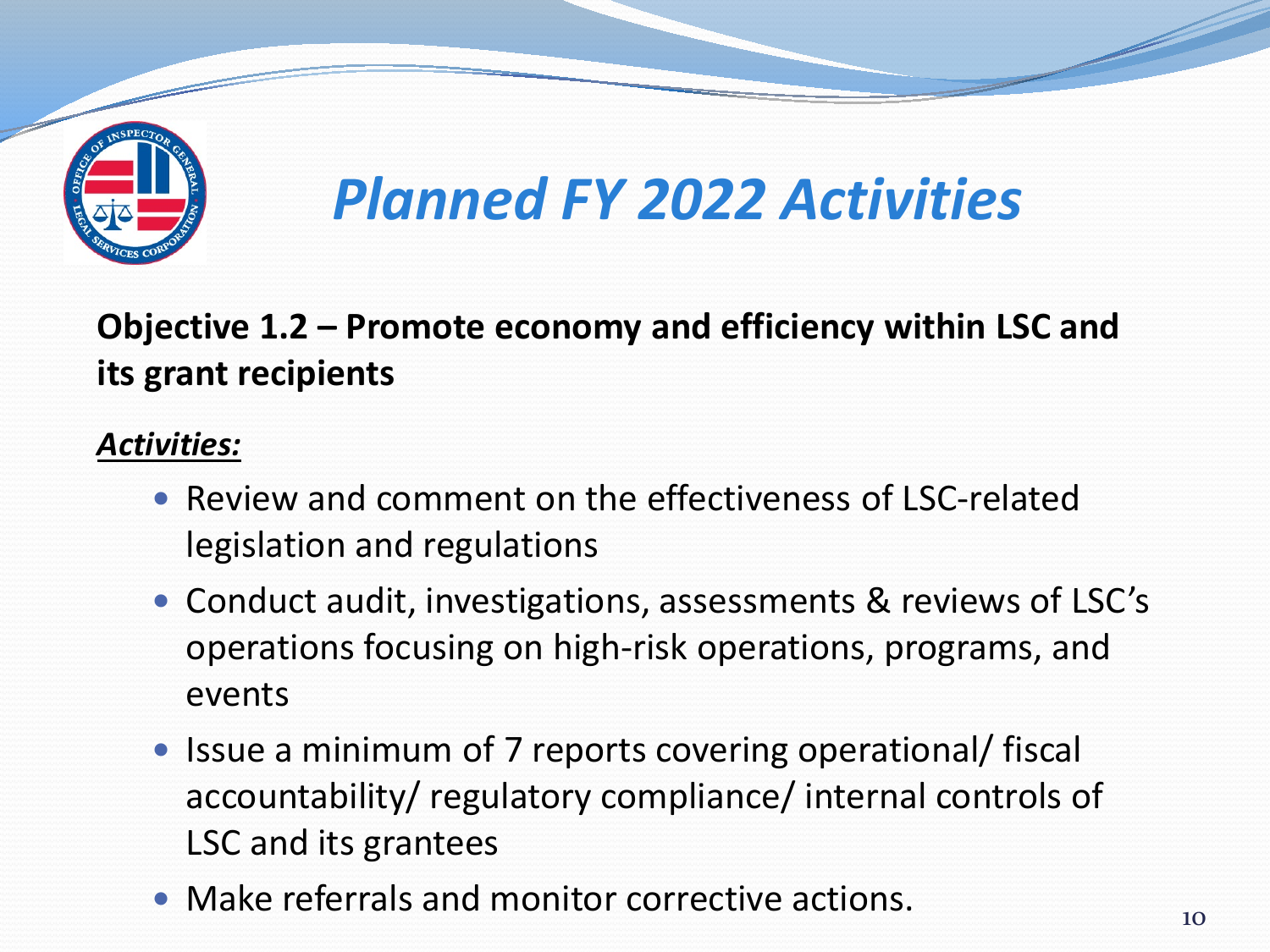

**Objective 1.2 – Promote economy and efficiency within LSC and its grant recipients** 

#### *Activities: (continued)*

- Conduct the LSC audit program including the LSC and grant recipients' annual financial statement audits and coordination with LSC oversight offices and auditors of grantees
	- Oversee LSC Annual financial statements audit
	- Review 132 grant recipients' annual audits performed by IPAs; refer significant findings to LSC Management for resolution
	- Revise and publish for comment Audit Guide for Recipients and Auditors
	- Augment OIG audit resources to broaden the scope of oversight coverage
	- Supervise 35 grantee IPA Audit Quality Control Reviews & followup.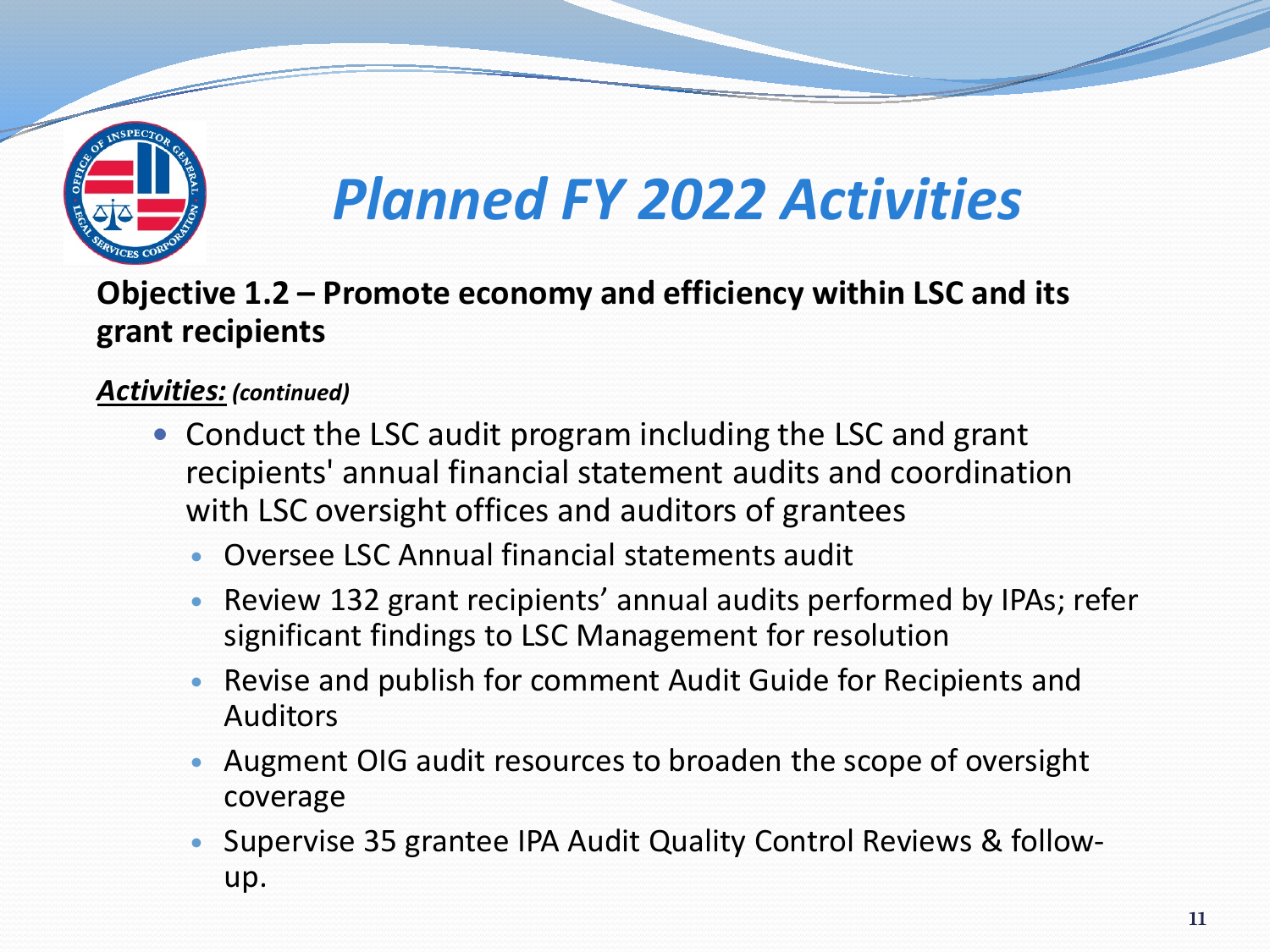

**Objective 1.3 – Deliver credible, relevant, and high-quality products**

- Maintain independence and operational flexibility
- Stay informed about LSC initiatives and solicit input from stakeholders
- Identify major LSC challenges, perform risk assessments of the environment, and prioritize work in high-risk areas
- Meet or exceed professional OIG quality standards and best practices in all areas.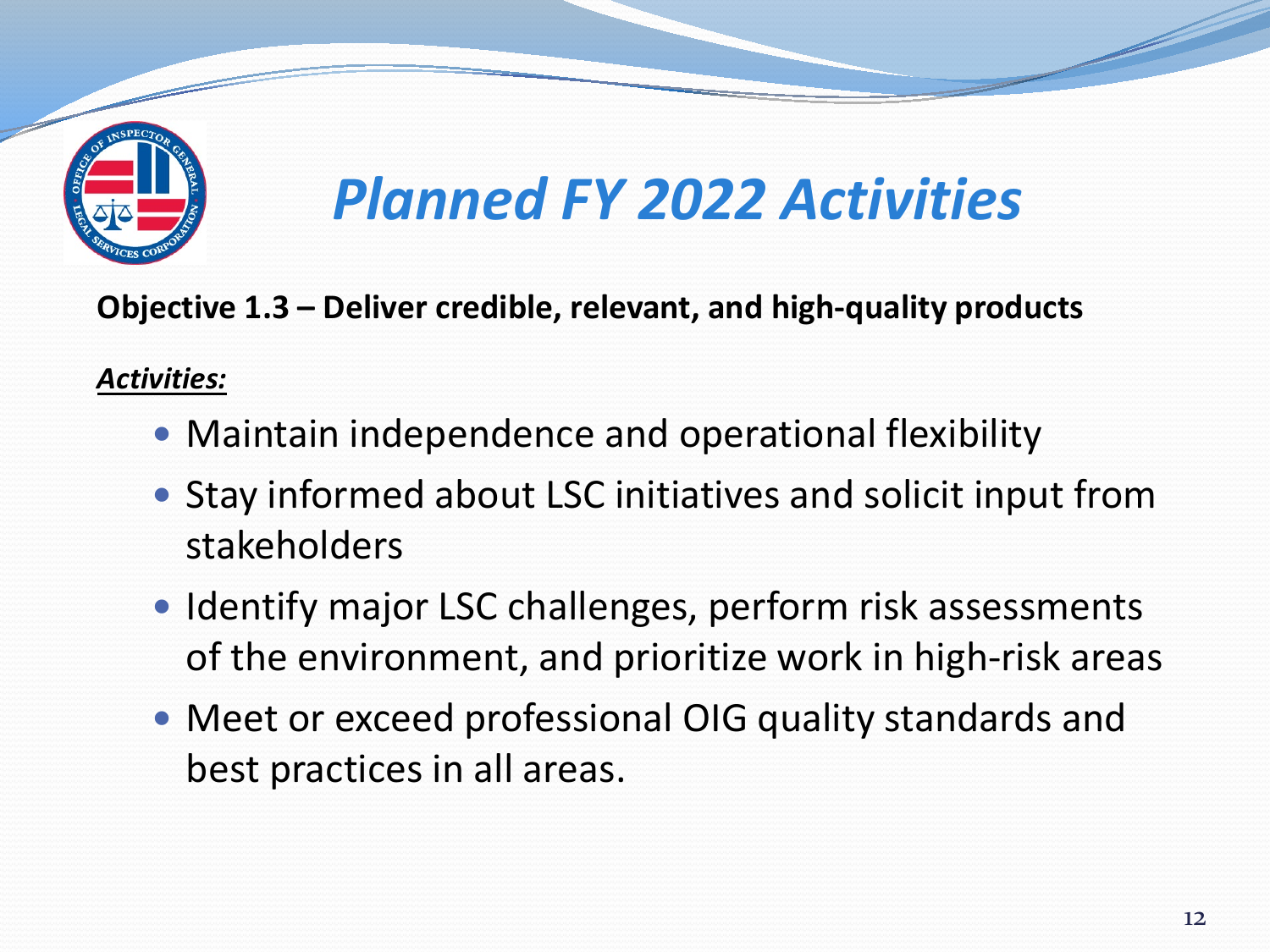

**Objective 1.4 – Foster open & effective communication & working relations (3-C's)**

- Maintain effective working relationships with the Congress, Board, LSC, grantees, and outside parties
- Regularly and proactively communicate with LSC executives and managers to ensure effective coordination all levels
- Continue to build relationships with CIGIE, Pandemic Response Accountability Committee (PRAC), & IG community members regarding best practices, joint projects, and to coordinate information and leverage resources; e.g., via participation in the CIGIE Audit Committee, Grant Fraud Working Group and Assistant Inspector General groups
- Develop working relationships with state funder audit and investigative units
- Perform peer review of NASA OIG
- Develop next generation OIG website, continuing 508 compliance of postings and email distribution of important OIG messages.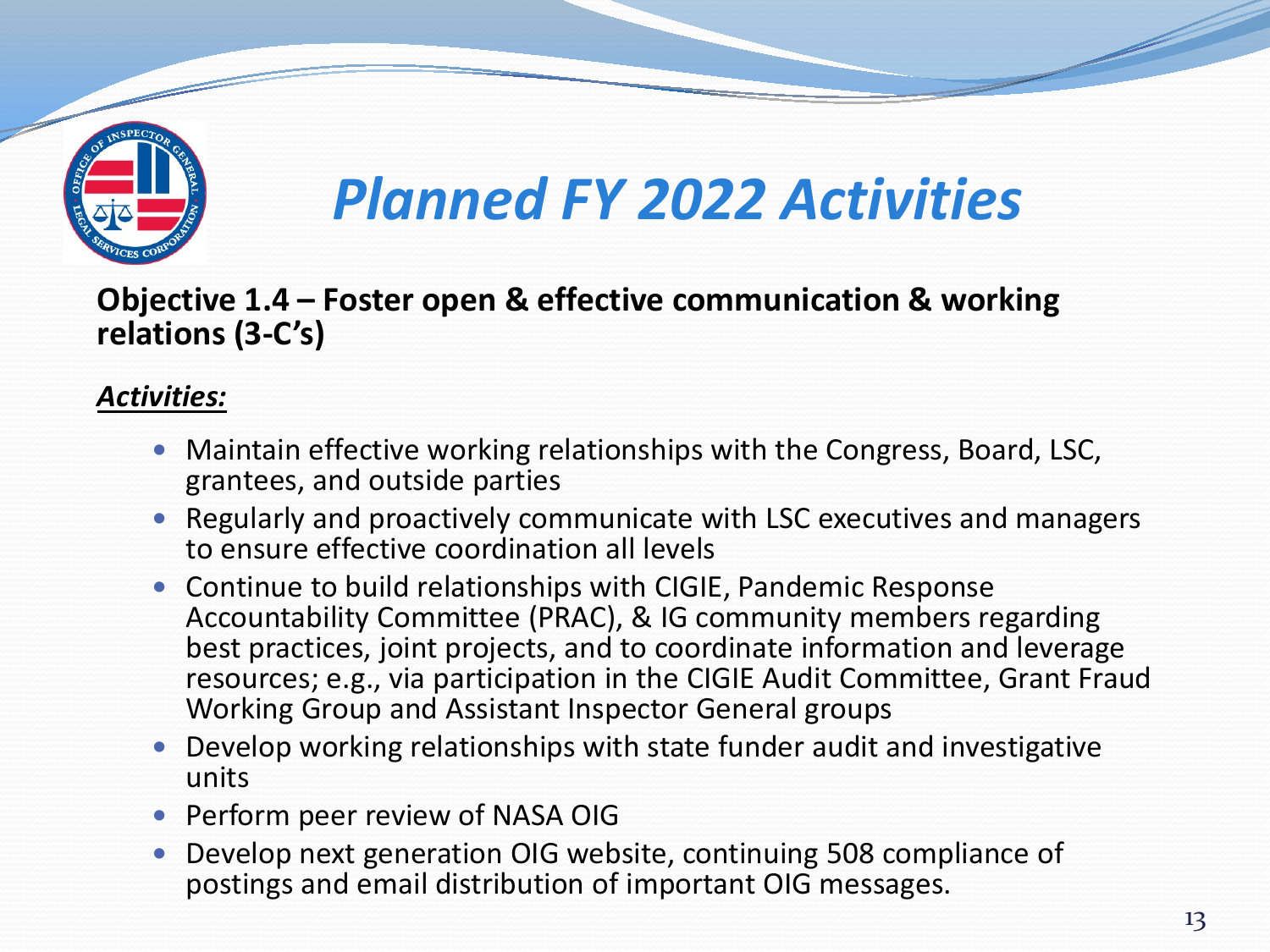

#### **Objective 2.1 – Enhance OIG performance and management practices**

- Leverage hybrid work environment for improved work-life balance, providing a flexible modern work environment to attract and retain top staff
- Ensure OIG work planning focus on top management challenges
- Operate a procurement system to deliver mission success
	- Competitively procure reviews and support as needed
- Run multidiscipline project teams and cross-train staff
- Identify and emulate best practices and policies of similar oversight organizations: CIGIE, PRAC, and GAO.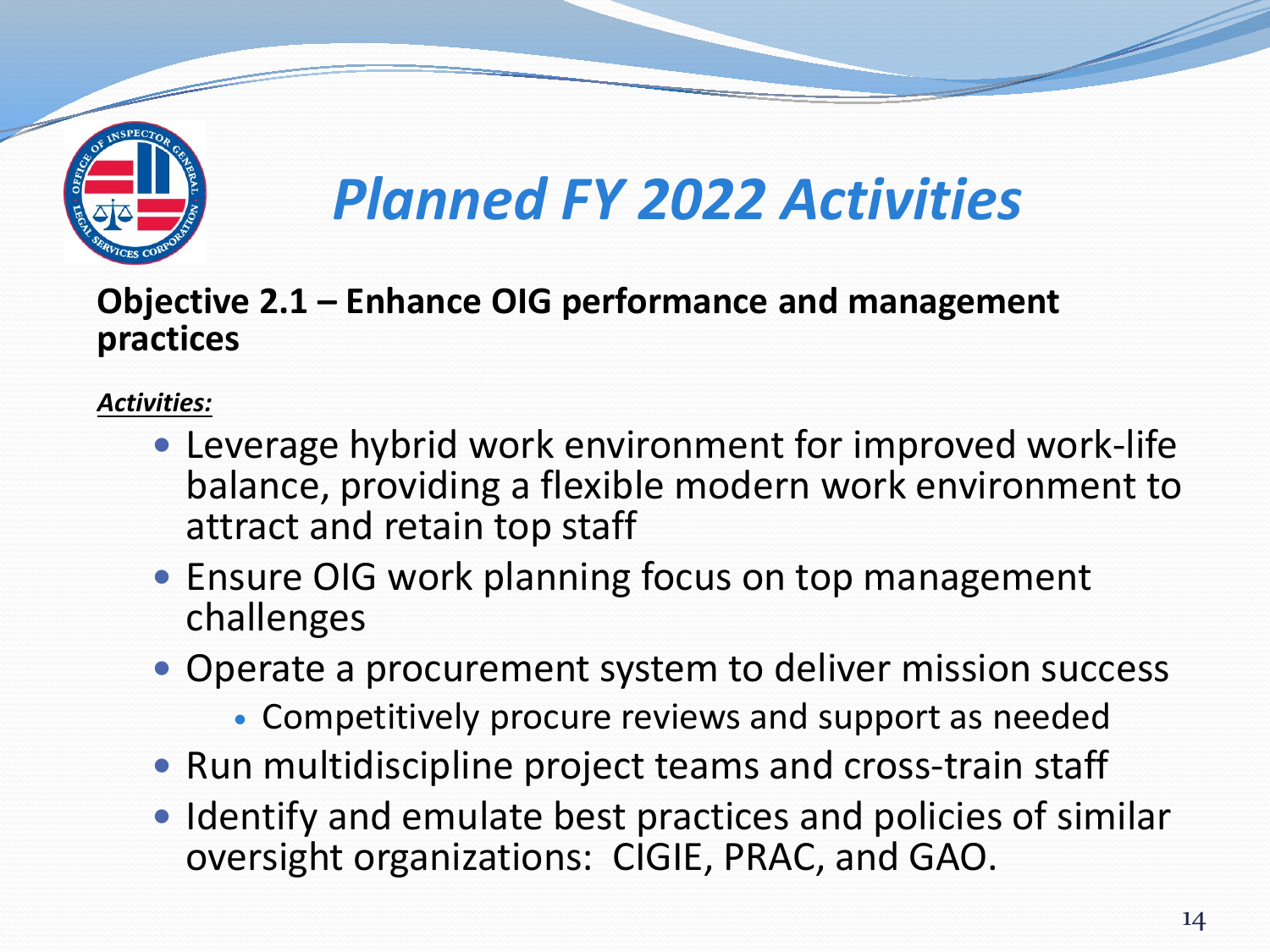

#### **Objective 2.1 – Enhance OIG performance and management practices**

#### *Activities: (continued)*

- Leverage data analytics in OIG planning and operations to identify systemic fraud trends and improve risk assessments to best support units
	- Conduct review of available data universe LSC and grantees
	- Optimize use of internal and external information resources
- Improve sharing of LSC and grantee data and foster open communication at all staff levels
	- Continue to work with LSC management to ensure access to documents and records is timely and complete
- Augment operational efficiencies
	- Continue to improve and update OIG policies
	- Facilitate internal OIG improvement recommendations.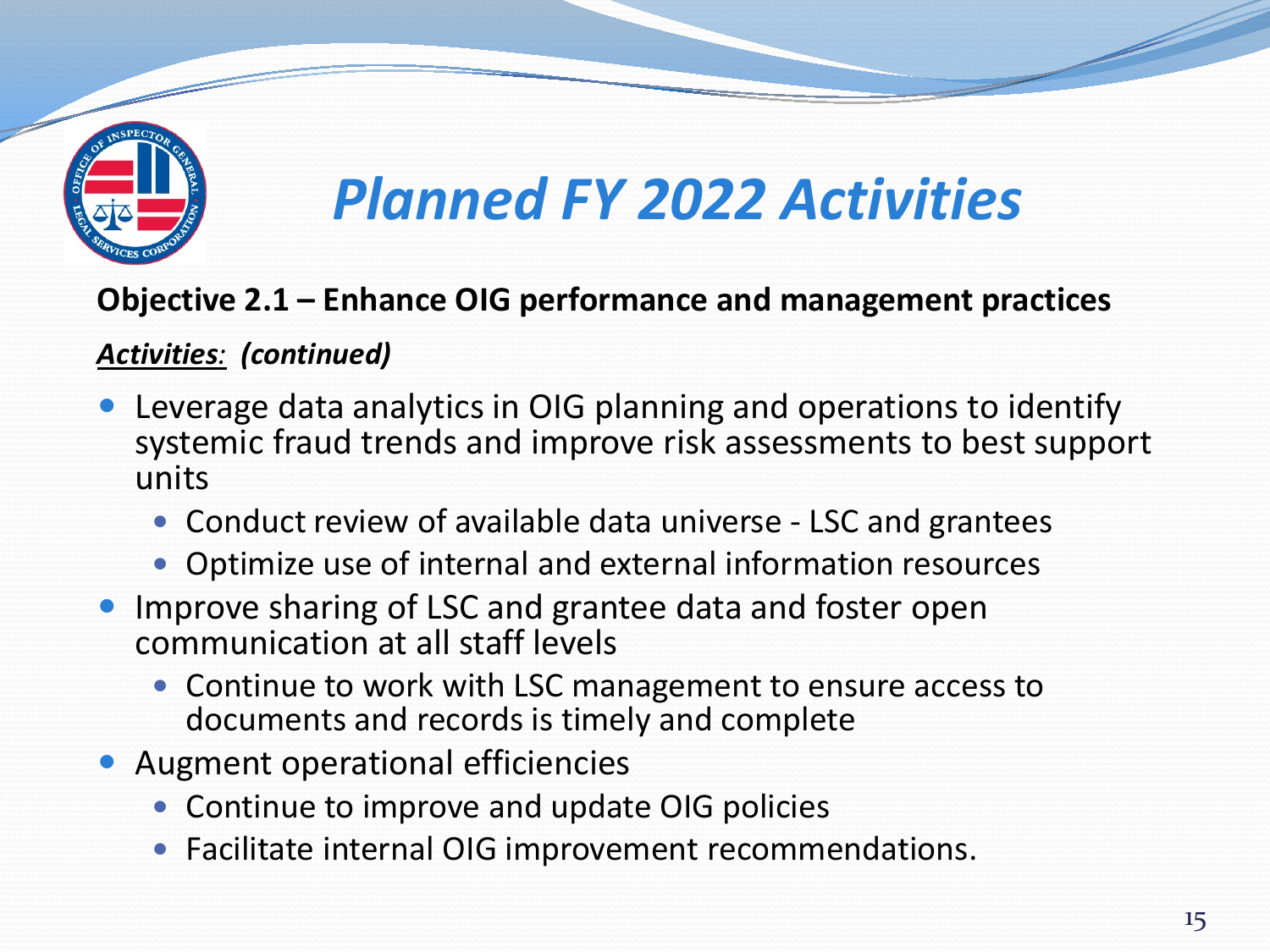

### **Objective 2.2 – Promote professionalism and talent**

- Provide appropriate supervision to staff to ensure OIG duties and functions are properly accomplished
- Support a diverse, inclusive, engaged, results-oriented work culture and uphold core values
- Recruit and retain a highly skilled workforce
	- Conduct update of profession career ladders and compensation to ensure OIG market competitiveness
- Promote professional growth through training and ongoing profession development
	- Meet continuing professional education requirements and acquire professional certifications
	- Promote professional development through training including CIGIE training opportunities
	- Make available management development courses for future leadership.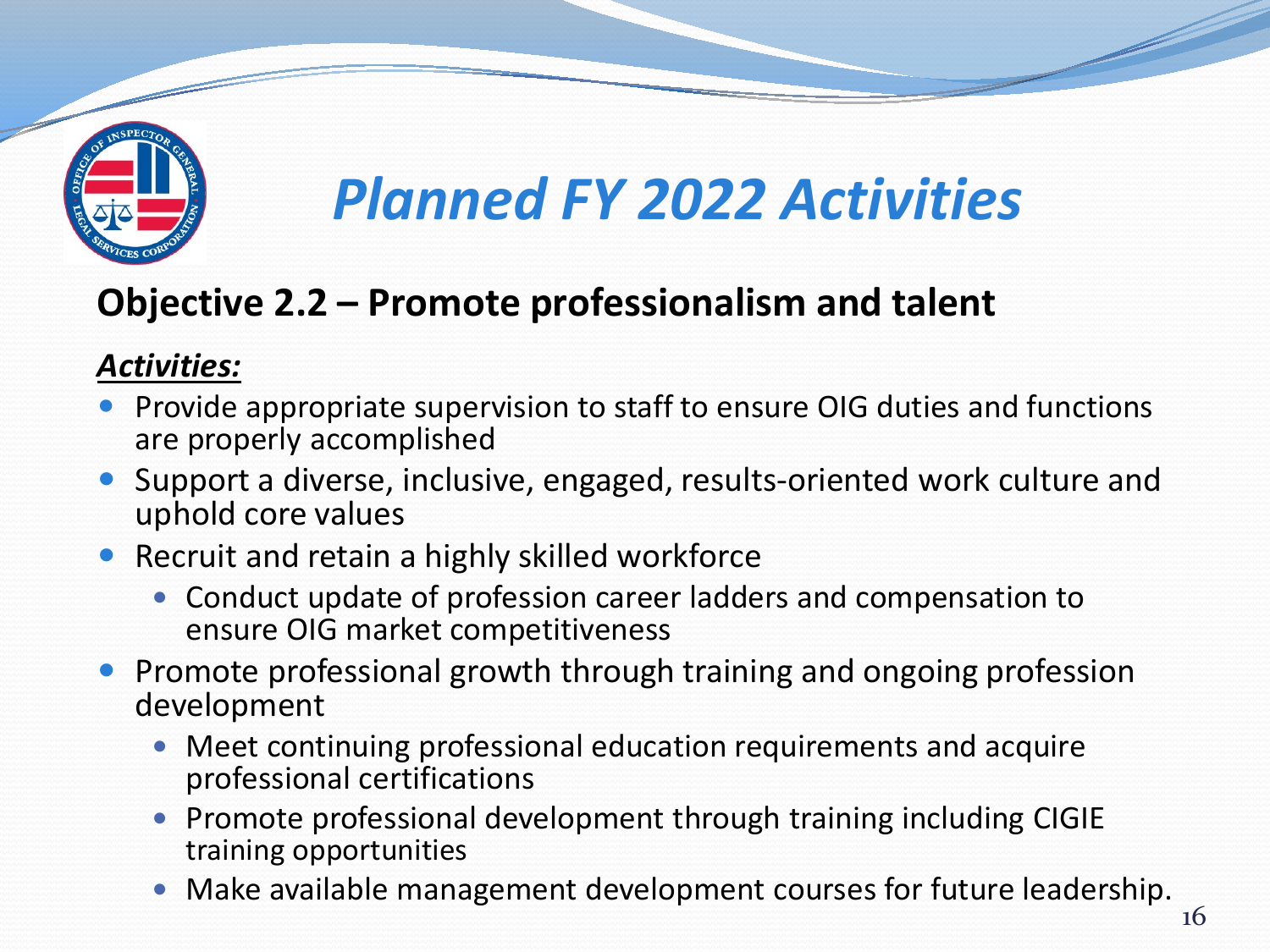

**Objective 2.3 – Strengthen information management and technology solutions**

- Continue development and maintenance of the grantee financial statement review and finding referral system
- Enhance and maintain OIG systems, network and cybersecurity
	- Update Information Technology (IT) policies, practices and business continuity plan
	- Ensure information and IT security through an information assurance program
	- Perform hardware and software updates
- Ensure OIG technology and skills keep pace with operating environment through training.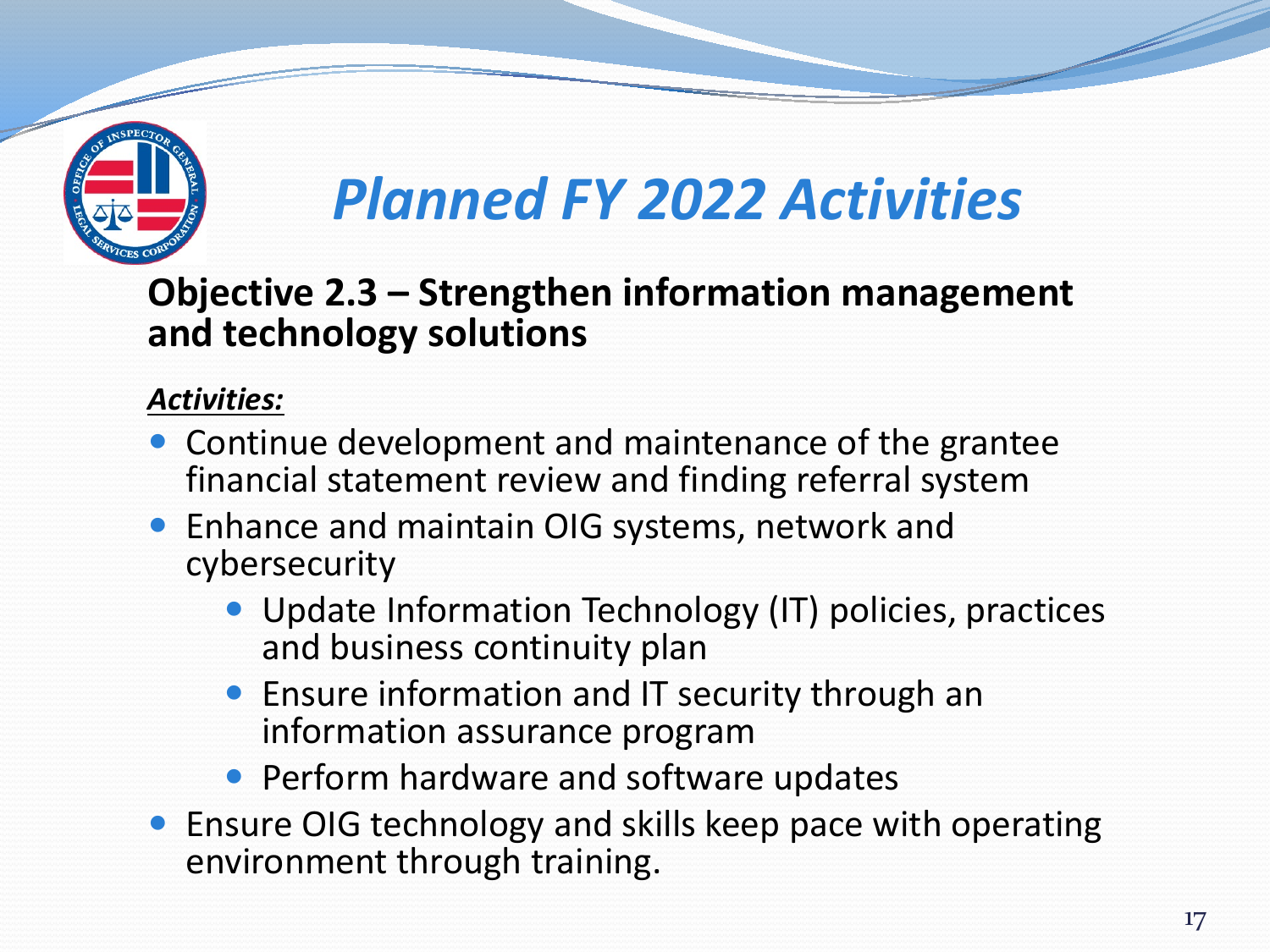

# *FY 2021 OIG Highlights*

#### *Audit Activities:*

- Reviewed **<sup>163</sup>** grantee and sub-recipient financial statement audits reviewing all LSC and non-LSC funds referred **<sup>55</sup>** significant findings to LSC Management for corrective action
- LSC management sustained **\$59,000** in audit questioned or unsupported costs as a result of OIG prior referrals
- Issued **4** internal control audits covering **\$10,383,000** in LSC grant funds grantees agreed with 100% of OIG recommendations; referred **\$438,000** in questioned costs to LSC as a result of audits; closed **92** audit recommendations from this or previous periods
- Completed **31** in-depth reviews of the quality of grantee financial statement audits
- Issued a white paper on challenges facing LSC in monitoring COVID response grants.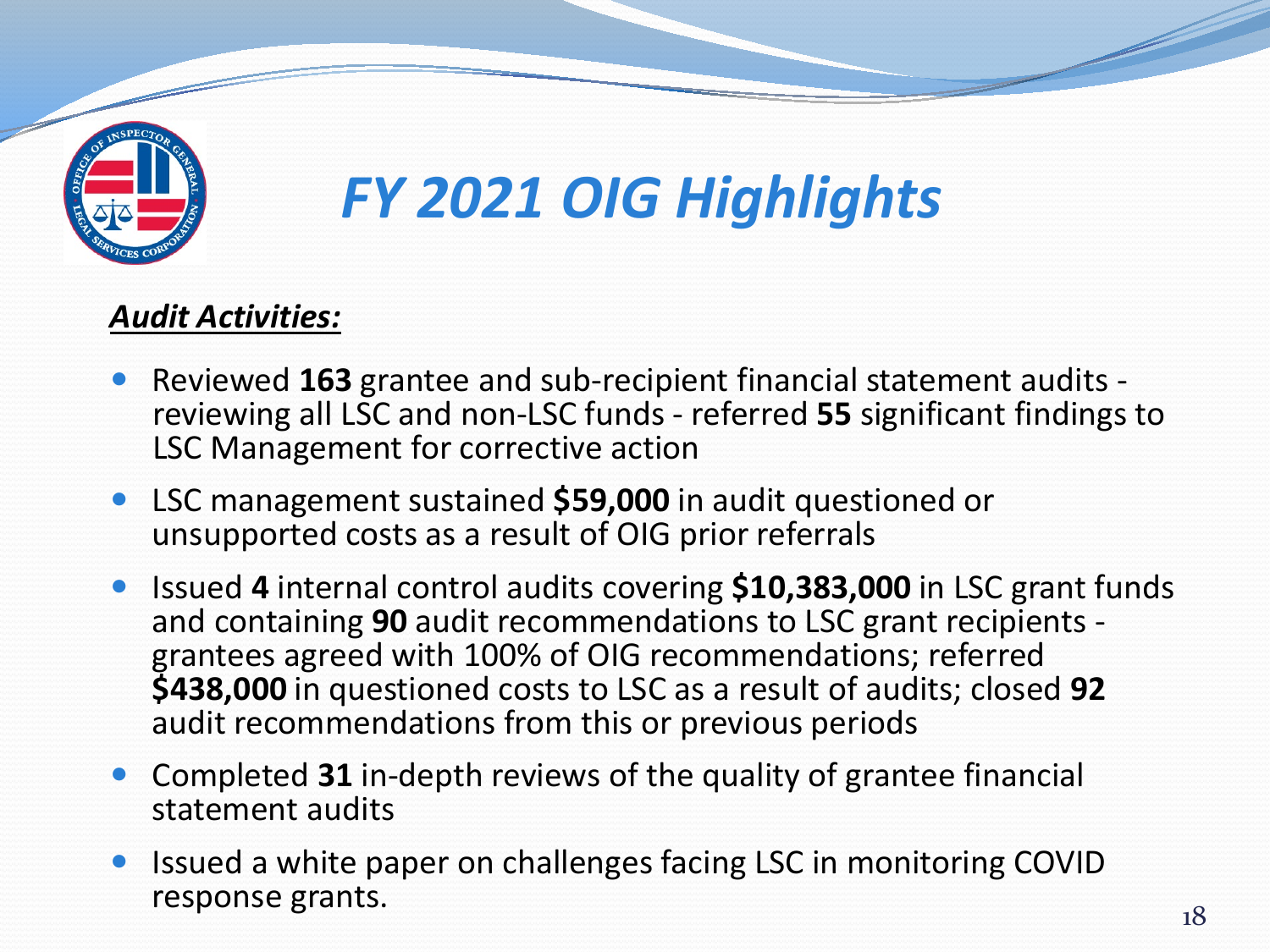

# *FY 2021 OIG Highlights*

#### *Investigative Activities:*

- Opened **37** and closed **36** investigations involving allegations of theft, outside practice of law, time and attendance fraud, cyber fraud, prohibited political activity, outside employment, prohibited lobbying, and other potential violations of LSC statutes and regulations
- OIG investigations resulted in over **\$1,203,000** in monetary results including: **\$11,000** in grant funds refunded to LSC; **\$402,000** in past due referral fees from private attorneys recovered by a grantee; and **\$790,000** redirected from a national TIG project to other technology projects
- Investigated a business email compromise scheme perpetrated against LSC and a grantee that resulted in a \$1.1 million loss. Provides a referral to LSC management with **20** suggested corrective actions. LSC has implemented all OIG suggested corrective actions
- OIG investigation from the prior year on nepotism at a grantee led to LSC imposing **7** special grant conditions.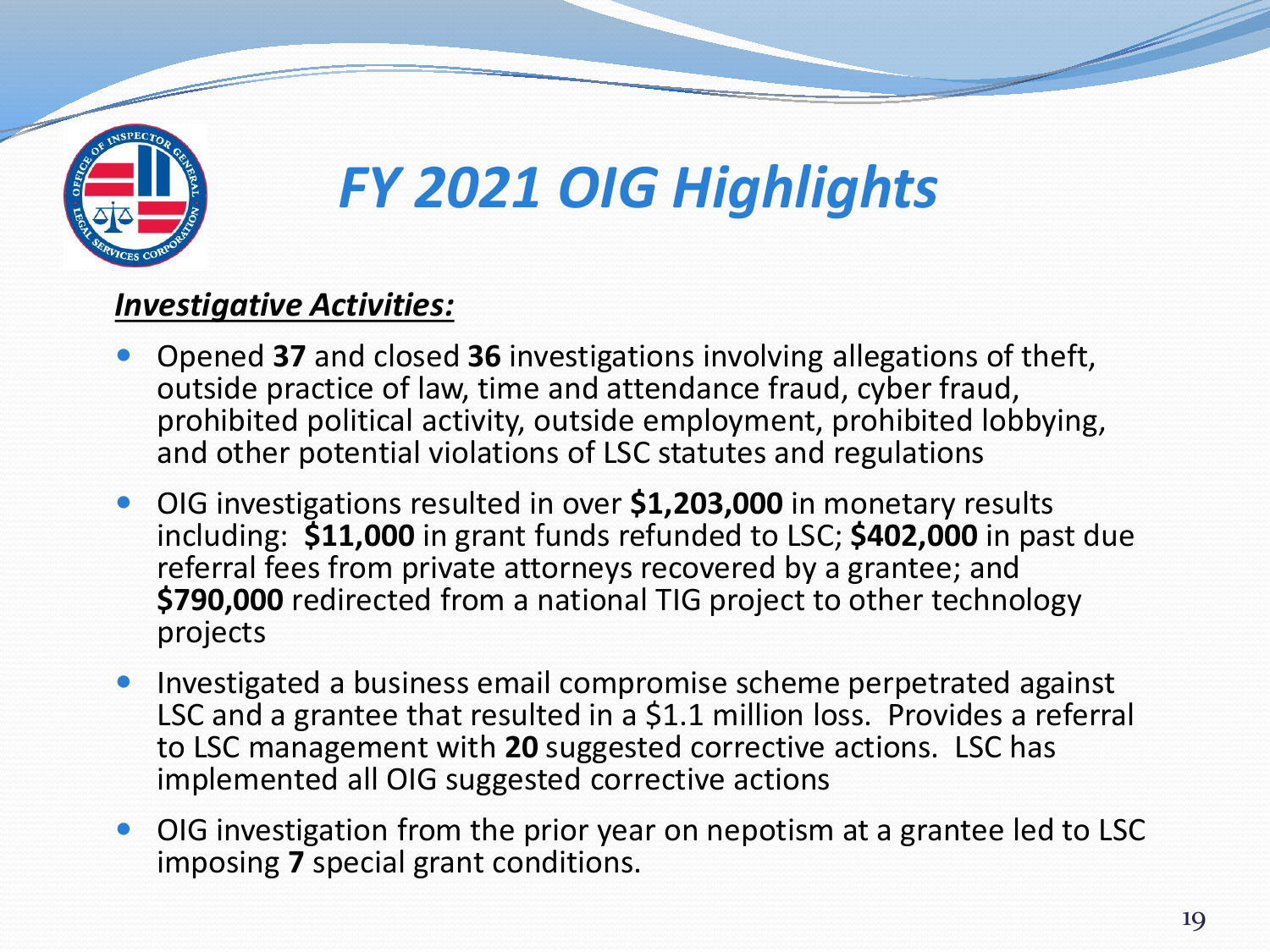

# *FY 2021 OIG Highlights*

#### *Fraud Prevention Activities:*

- Performed **7** Fraud Vulnerability Assessments (including one focused on Disaster Relief Emergency grants and one on CARES Act funding); **4** Regulatory Vulnerability Assessments; one recorded Fraud Awareness Briefing on Cybercrimes
- **Issued 8 Fraud Prevention Advisories, including one on prompt reporting** of fraud indicators to the OIG and one on ransomware attacks
- Sent **5** Hotline Advisory emails to grantees including information on recent phishing and ransomware attacks
- **Produced 2 Fraud Corner articles to help prevent and minimize fraud,** waste, and abuse discussing Retainer Fee Fraud Scheme and Email Scams Targeting LSC and LSC Grantees
- Created a new OIG webpage providing Cyber Security Resources for grantees and maintained a COVID-19 fraud prevention webpage identifying scams that could target LSC grantee recipients, staff and clients, including where and how to report scams.